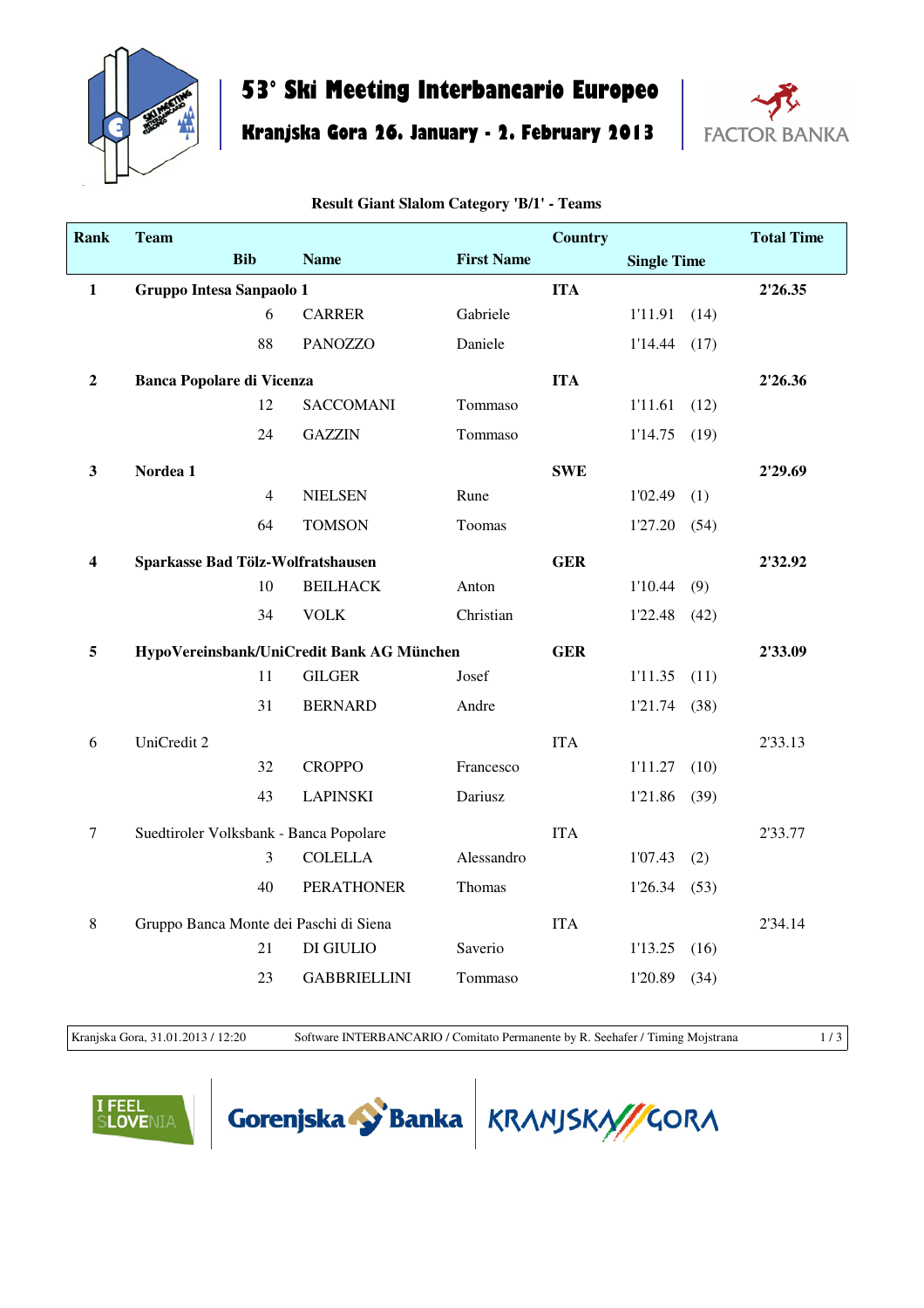| Rank | <b>Team</b>                        |              |                   |                   | <b>Country</b> |                    |      | <b>Total Time</b> |
|------|------------------------------------|--------------|-------------------|-------------------|----------------|--------------------|------|-------------------|
|      |                                    | <b>Bib</b>   | <b>Name</b>       | <b>First Name</b> |                | <b>Single Time</b> |      |                   |
| 9    | Raiffeisenkasse Bruneck            |              |                   |                   | <b>ITA</b>     |                    |      | 2'34.92           |
|      |                                    | $\mathbf{1}$ | <b>HOLZER</b>     | Philipp           |                | 1'09.74            | (7)  |                   |
|      |                                    | 74           | <b>THOMASER</b>   | Egon              |                | 1'25.18            | (48) |                   |
| 10   | Credit Suisse 1                    |              |                   |                   | SUI            |                    |      | 2'37.27           |
|      |                                    | 20           | <b>HOF</b>        | Dominik           |                | 1'15.70            | (21) |                   |
|      |                                    | 80           | <b>BANDI</b>      | Adnré             |                | 1'21.57            | (37) |                   |
| 11   | DNB Bank ASA 1                     |              |                   |                   | <b>NOR</b>     |                    |      | 2'39.16           |
|      |                                    | 68           | <b>MARTHINSEN</b> | Haakon J.         |                | 1'18.74            | (30) |                   |
|      |                                    | 41           | <b>DANIELSEN</b>  | Torstein          |                | 1'20.42            | (33) |                   |
| 12   | Gruppo BPER                        |              |                   |                   | <b>ITA</b>     |                    |      | 2'40.92           |
|      |                                    | 30           | <b>CONCARI</b>    | Stefano           |                | 1'16.88            | (25) |                   |
|      |                                    | 56           | <b>RICCI</b>      | Massimiliano      |                | 1'24.04            | (46) |                   |
| 13   | UniCredit 1                        |              |                   |                   | <b>ITA</b>     |                    |      | 2'43.42           |
|      |                                    | 27           | <b>DUSILEK</b>    | Jakub             |                | 1'21.18            | (36) |                   |
|      |                                    | 73           | <b>FIKRLE</b>     | Antonin           |                | 1'22.24            | (41) |                   |
| 14   | <b>UBI Banca Gruppo 1</b>          |              |                   |                   | <b>ITA</b>     |                    |      | 2'46.88           |
|      |                                    | 46           | <b>ROCCO</b>      | Andréa            |                | 1'16.89            | (26) |                   |
|      |                                    | 50           | <b>MERELLI</b>    | Luca              |                | 1'29.99            | (55) |                   |
| 15   | Luzerner Kantonalbank              |              |                   |                   | SUI            |                    |      | 2'47.06           |
|      |                                    | 37           | <b>HEINZER</b>    | Peter             |                | 1'20.93            | (35) |                   |
|      |                                    | 57           | <b>HODEL</b>      | Bernhard          |                | 1'26.13            | (52) |                   |
| 16   | UniCredit Banka Slovenija          |              |                   |                   | <b>SLO</b>     |                    |      | 2'54.57           |
|      |                                    | 67           | TOMAŽIČ           | Jaka              |                | 1'23.51            | (44) |                   |
|      |                                    | 60           | <b>PARKELJ</b>    | Klemen            |                | 1'31.06            | (62) |                   |
| 17   | UBS AG - 1                         |              |                   |                   | SUI            |                    |      | 2'54.86           |
|      |                                    | 45           | <b>SCHOCH</b>     | Oliver            |                | 1'24.51            | (47) |                   |
|      |                                    | 51           | <b>KORFITSEN</b>  | Kristian          |                | 1'30.35            | (58) |                   |
| 18   | Gruppo Intesa Sanpaolo 2           |              |                   |                   | <b>ITA</b>     |                    |      | 2'55.24           |
|      |                                    | 76           | <b>SBARDELLA</b>  | Massimo           |                | 1'25.20            | (49) |                   |
|      |                                    | 54           | <b>BORIERO</b>    | Marco             |                | 1'30.04            | (57) |                   |
| 19   | Cassa Rurale Lavis-Valle di Cembra |              |                   |                   | <b>ITA</b>     |                    |      | 3'04.66           |
|      |                                    | 59           | <b>BALDESSARI</b> | Mauro             |                | 1'30.41            | (59) |                   |
|      |                                    | 86           | <b>MERLER</b>     | Tiziano           |                | 1'34.25            | (66) |                   |
| 20   | Landesbank Baden-Wuerttemberg      |              |                   |                   | <b>GER</b>     |                    |      | 3'09.12           |
|      |                                    | 71           | <b>GRIMM</b>      | Simon             |                | 1'29.99            | (55) |                   |
|      |                                    | 52           | <b>HERRMANN</b>   | Stefan            |                | 1'39.13            | (69) |                   |